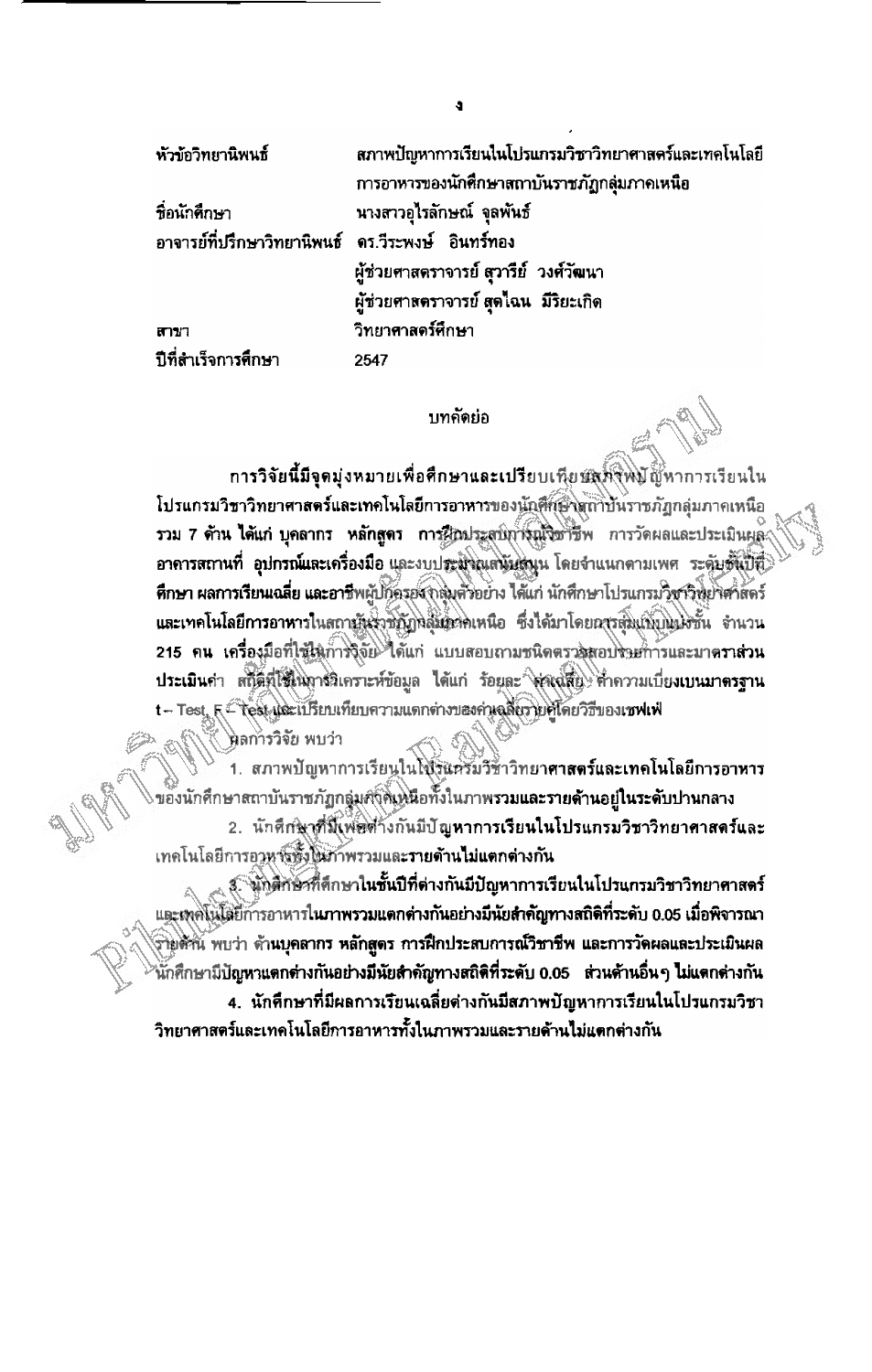5. นักศึกษาที่ผู้ปกครองมีอาชีพต่างกันมีปัญหาการเรียนในโปรแกรมวิชาวิทยาศาสตร์ และเทคโนโลยีการอาหารในภาพรวมไม่แตกต่างกัน เมื่อพิจารณารายด้าน พบว่า นักศึกษามี ปัญหาด้านอาคารสถานที่แดกต่างกันอย่างมีนัยสำคัญทางสถิติที่ระดับ 0.05 ล่วนด้านอื่นๆ ใม่แตกต่างกัน

Prided Company of the Company of the Company of the Company of the Company of the Company of the Company of the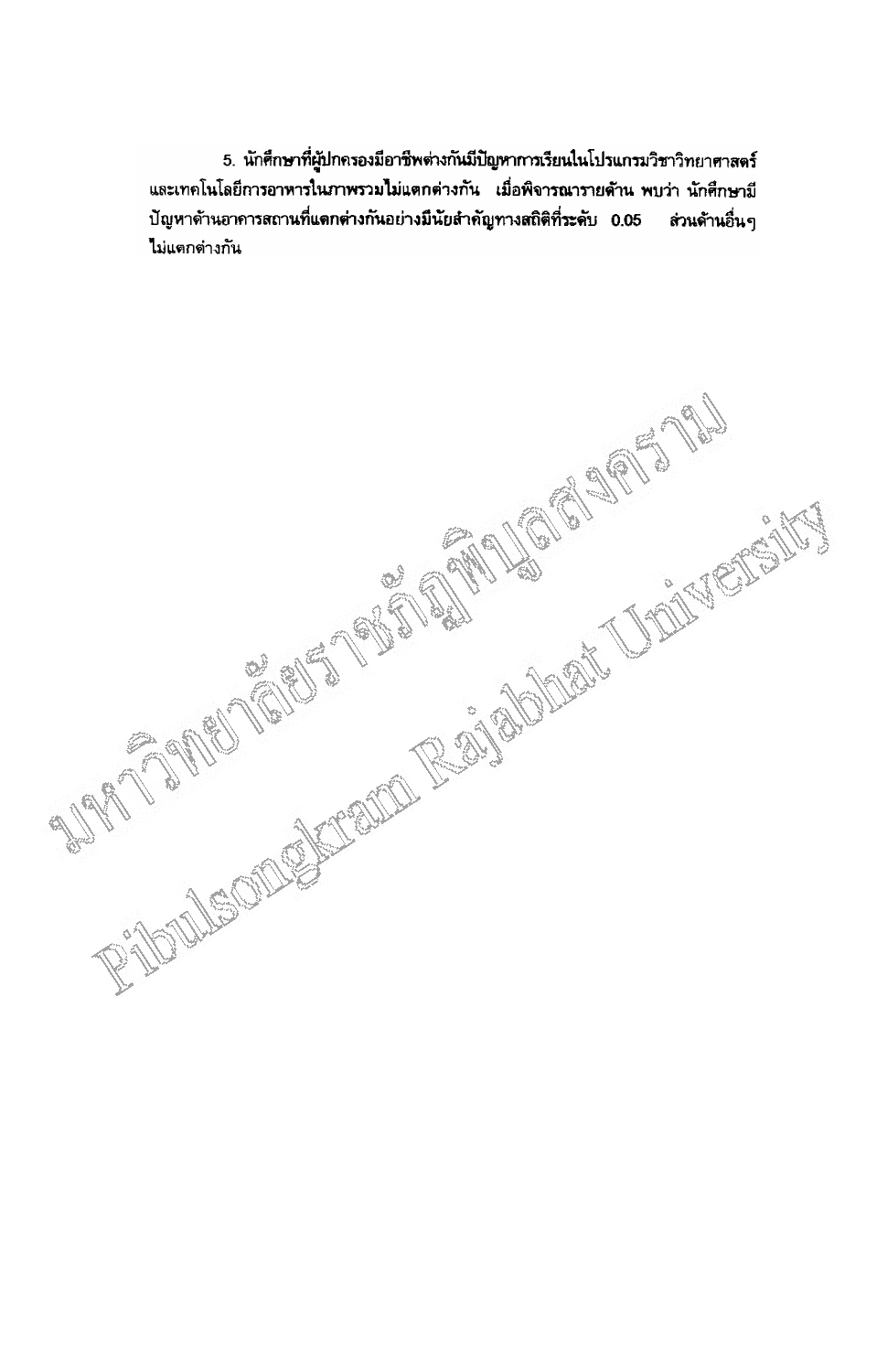| <b>Title</b>    | <b>LEARNING PROBLEMS IN FOOD SCIENCE AND</b> |
|-----------------|----------------------------------------------|
|                 | TECHNOLOGY PROGRAM OF RAJABHAT INSTITUTE     |
|                 | STUDENTS IN NORTHERN REGION                  |
| Author          | Miss Urailuk Julapan                         |
| <b>Advisors</b> | Dr. Weerapong Inthong                        |
|                 | Assistant Professor Suvaree Wongwattana      |
|                 | Assistant Professor Sudchanai Meeriyagerd    |
| Field           | Science Education                            |
| Year            | 2004                                         |

## **ABSTRACT**

ASA

**The purposes of this research were to study and mpare learning problems in food science and technology program of Rajabhat Institute students in Northern Region. Seven aspects were studied as personnel. Curriculum, experience tratining, and** testing and evaluation, building, instruments, and support budget which classified by gender. year level, grade point average and parent occupation. Sample group was 215 bod **science and techndogy students of Rajabhat Institute which was sampled by stratified random sampling. Check list and rating scale questionnaires were used to collect data.** The statistical procedures employed in data analysis were percentage,  $m$ ean. standard deviation.  $t$  - Test. F  $\prec$  (est and mean comparison by **Scheffe** method. **The results of this research** were **as fdlows** :

**1. Learning problems in** food **scim and techdogy program of Rajabhat**  Institute students in Northern Region as a whole and each aspects were in moderate **level.** 

**2. Learning problems in food scienoe and tdmdogy program of students**  which different in gender as a whole and each aspects were not different.

3. Learning problems in food science and technology program  $\sigma$  students which different in year level as a whole were statistically significant at 0.05 level. For each aspects, it was found that there were statistically significant at 0.05 level in personnel, curriculum, experience training and testing and evaluation.

**4. Learning pnbkms in** food **science and** technology **program of students**  which different in grade point average as a whole and each aspects were not different.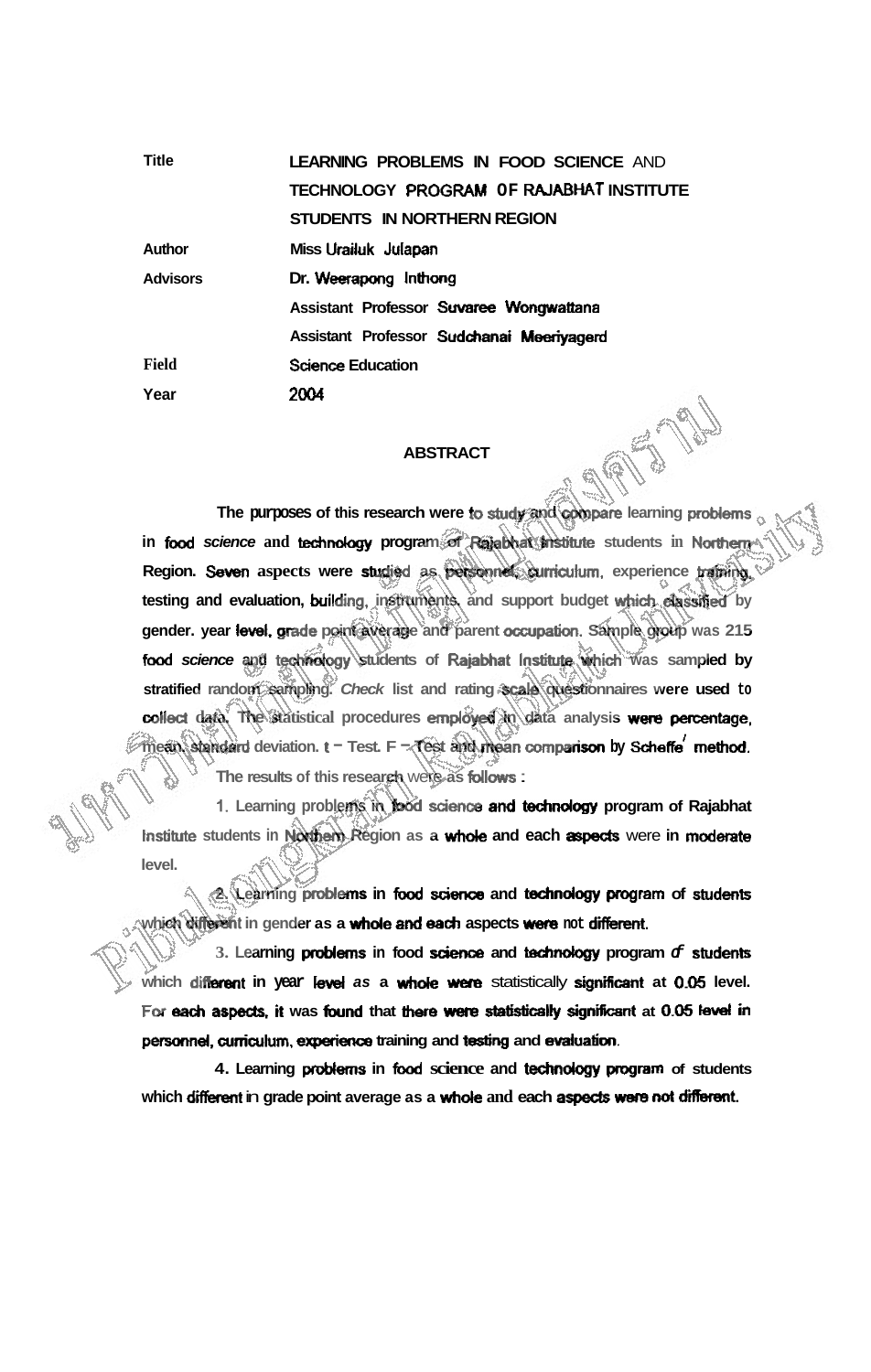**5. Learning praWems in** bod **science and technology program of students**  which different in parent occupation *as* a whole were not different. For each aspects. it was found that only building aspects was statistically significant at 0.05 level.

RIOULSONGECTION RECEIVED TO SANDARO TAN SERVENCE